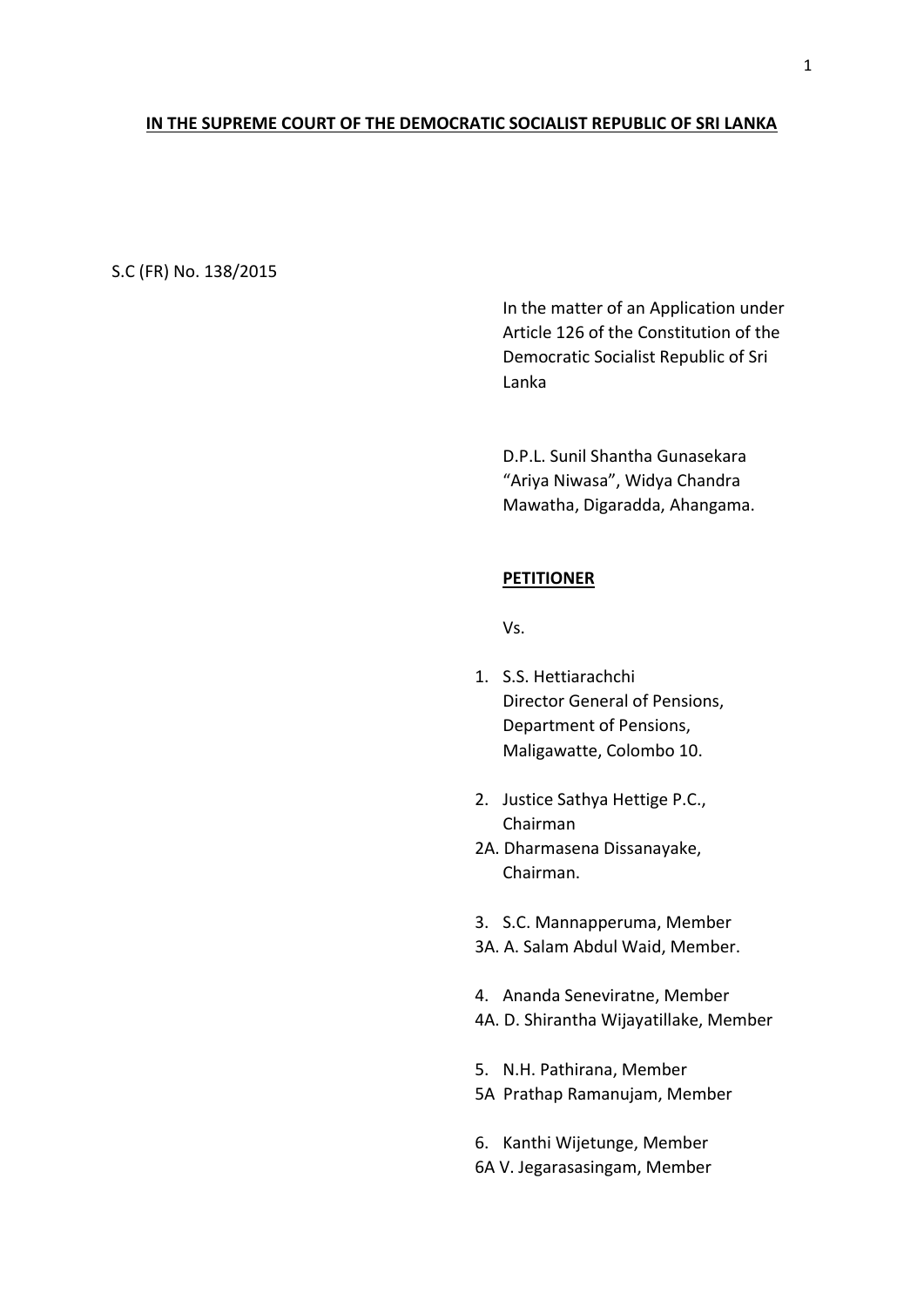7. Sunil S. Sirisena, Member

7A. Santi Nihal Seneviratne, Member

8. S. Thillanadarajah, Member 8A. S. Ranugge, Member

9. A. Mohamed Nahiya, Member 9A. D.L. Mendis, Member

10. I.M. Zoysa Gunasekara, Member 10A. A Sarath Jayathilaka, Member

1<sup>st</sup> to 10<sup>th</sup> – All of Public Service Commission No. 177, Nawala Road, Narahenpita, Colombo 05.

- 11. T.M.L.C. Senaratne Secretary, Public Service Commission, No. 177, Nawala Road, Narahenpita, Colombo 05.
- 11A. H.M.G. Senevirathne Secretary, Public Service Commission No. 177, Nawala Road, Narahenpita, Colombo 05.
- 12. Upali Marasinghe Secretary, Ministry of Education, Palawatta, Battaramulla.
- 13. Jayatissa Block Provincial Director of Education-Southern Province. Provincial Education Office-Southern Province, Upper Dixon Road, Galle.
- 14. Hon. Attorney General Attorney General's Department, Colombo 12.

#### **RESPONDENTS**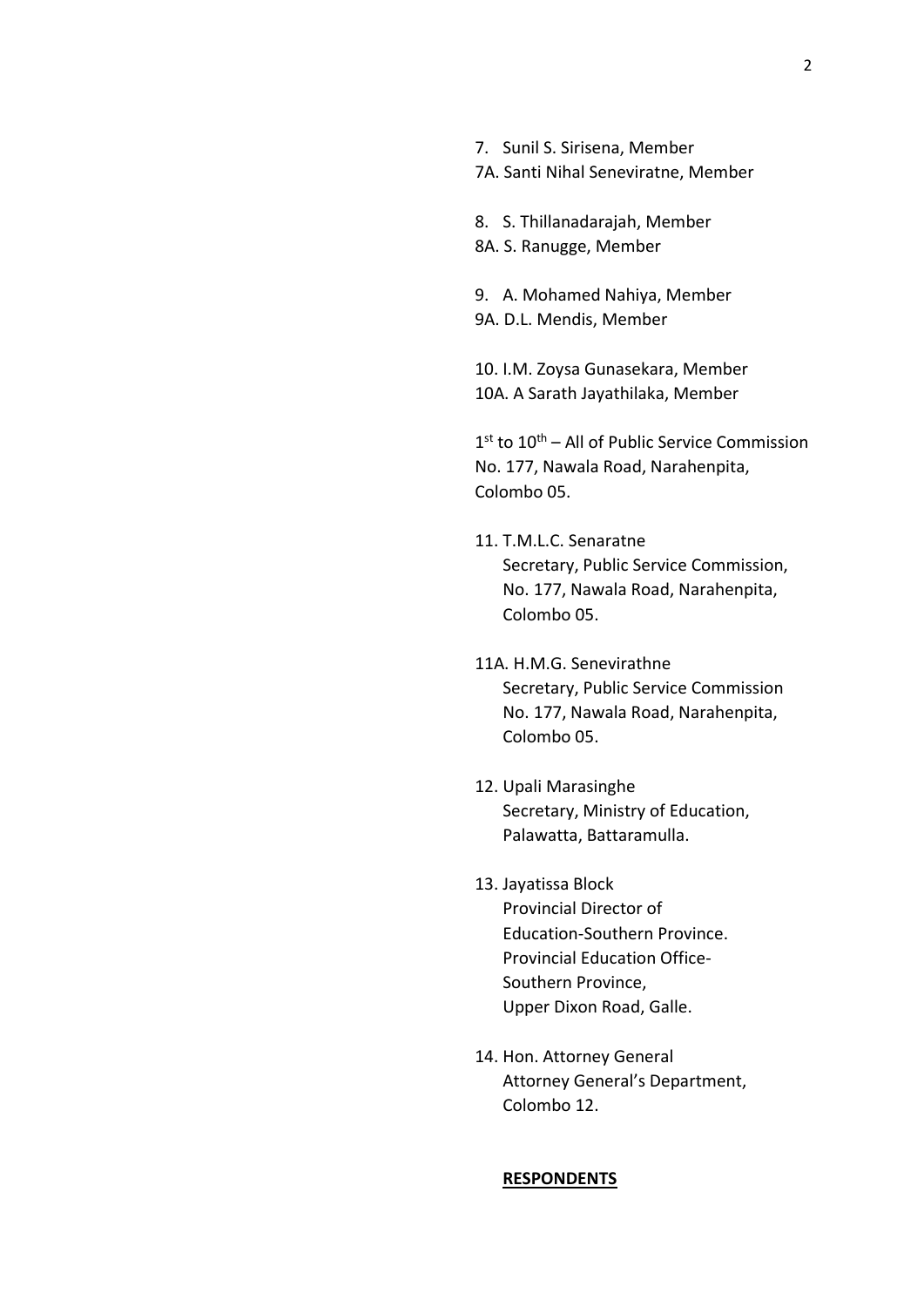| <b>BEFORE:</b>    | B.P. Aluwihare P.C., J.                                     |
|-------------------|-------------------------------------------------------------|
|                   | Anil Gooneratne J. &                                        |
|                   | Vijith K. Malalgoda P.C., J.                                |
|                   |                                                             |
| <b>COUNSEL:</b>   | J.C. Weliamuna P.C with Pasindu Silva<br>For the Petitioner |
|                   | Parinda Ranasinghe S.D.S.G for the Attorney General         |
| <b>ARGUED ON:</b> | 23.10.2107                                                  |
| <b>DECIDEDON:</b> | 08.11.2017                                                  |

# **GOONERATNE J.**

The Petitioner in this application was the Principal of St. Aloysius College, Galle who retired from service on 12.09.2014 on reaching the age of retirement at the age of 60 years. He complains that his pension and other retiral benefits have been withheld by the authorities concerned. The averments in the petition indicates that the petitioner was formally informed that he has been retired under Section 12 of the Minutes on Pensions on 28.03.2015, i.e more than 6 months after the effective date of retirement. I also find that a charge sheet had been served on him about 1 year after the date of retirement. This court on 26.05.2015 granted leave to proceed under Article 12(1) of the Constitution. On the said day court inquired from the learned Deputy Solicitor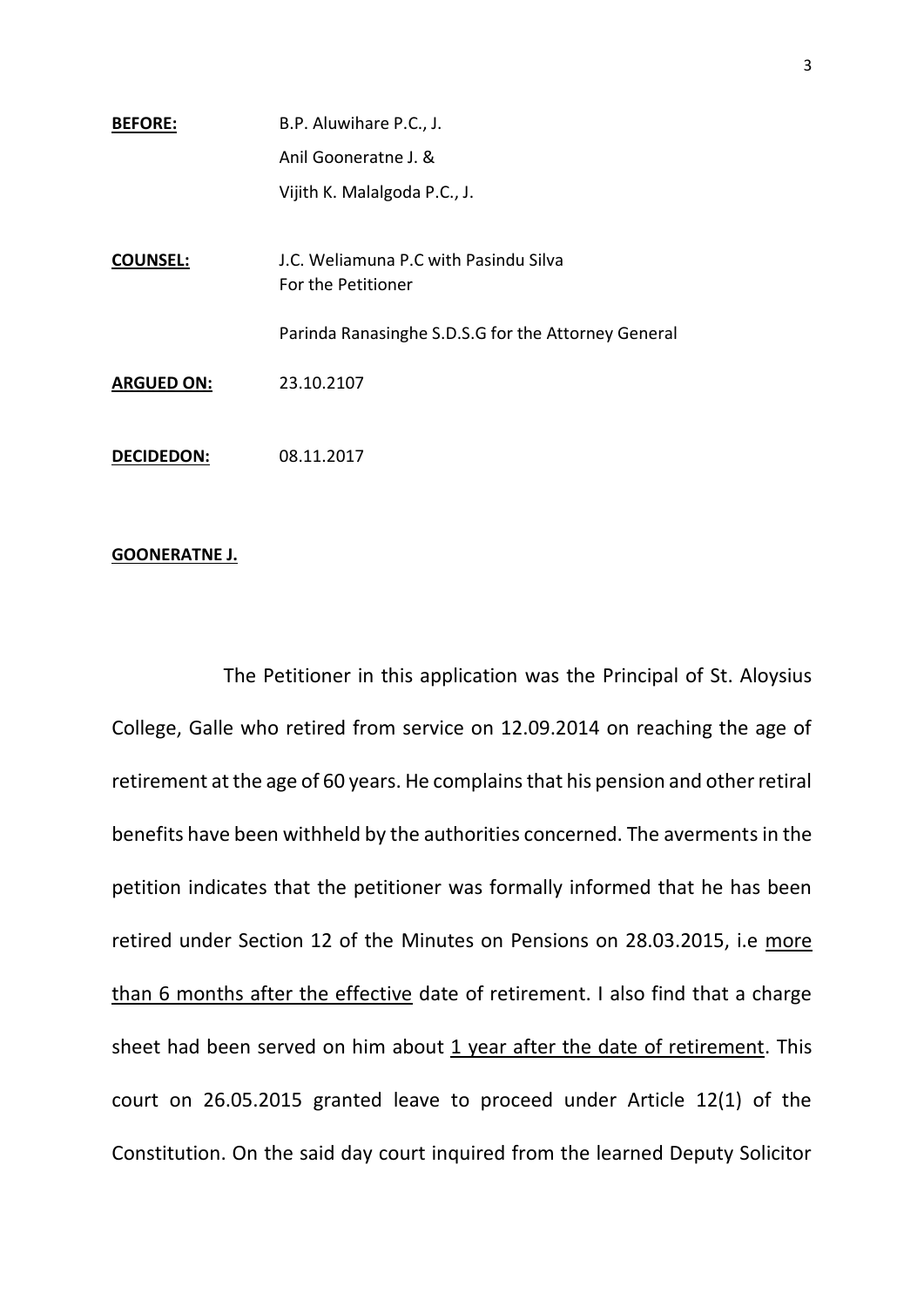General as to why the Petitioner's commuted pension or a reduced pension has not been paid up to date? Consequently on 08.07.2015 learned Deputy Solicitor General informed court that 50% of the pension would be paid until the inquiry before court is concluded. I observe that in view of the intervention of court the Petitioner received at least 50/% of the pension.

On a perusal of the petition of the Petitioner it is evident that he joined the Public Service as a teacher on 01.02.1977. On 02.01.1995 he was appointed to class 1 of the Sri Lanka Principals Service and served as Principal in several schools and on or about 2004 appointed as Principal of St. Aloysius College, Galle (paragraphs  $5 - 7$  of petition). Altogether he has served the Public Service for about 37 years up to the date of his effective date of retirement. His achievements on behalf of St. Aloysius College are more fully described in paragraph 8 of the petition. The Petitioner allege that a series of malicious actions were done by the Secretary to the Old Boys' Association of St. Aloysius College which acts are referred to in P6, a complaint made to the Human Rights Commission by the Petitioner. The letter P6 indicates the manner in which he has been harassed by the said Secretary of the OBA who is also a local politician (namely Deshapriya). P6 provides full details as to how the Galle Police took the initiative to get his passport impounded and prevented the Petitioner leaving the island on a frivolous complaint. Petitioner was to leave for Japan with six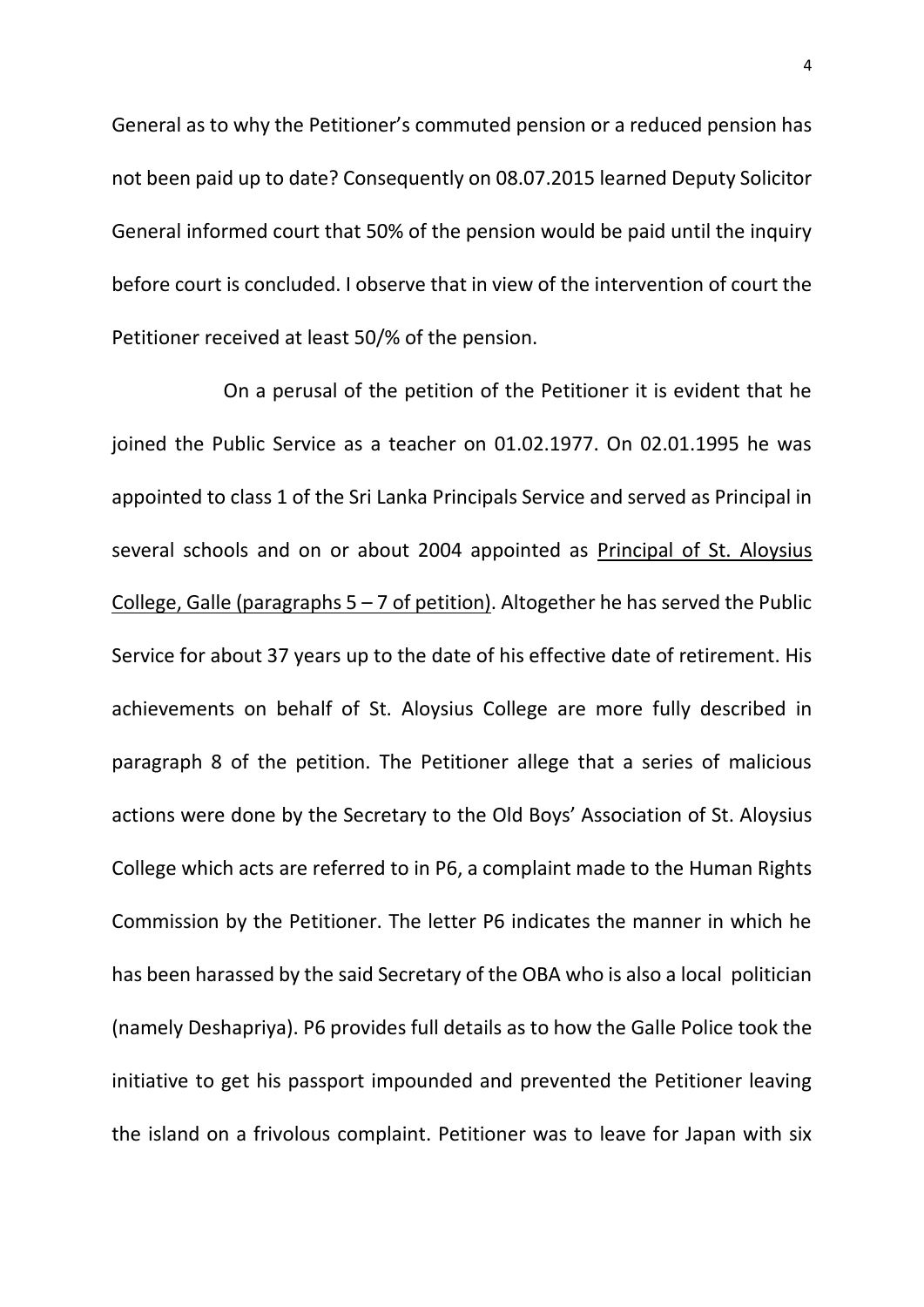students from St. Aloysius College on a SAARC Educational Tour to Japan with other students from various schools and three other Principals. The Magistrate's Court proceedings contained in P3 of P6 indicates that police ultimately informed the magistrate that by an oversight Petitioner was to be arrested as a suspect. Magistrate ultimately made order revoking the order impounding the passport and accordingly informed the Controller of Immigration and Emigration. On perusal of P3 of P6 gives the impression that the above named Deshappriya was all out to harass the Petitioner and deprive the Petitioner of his legitimate dues. The Magistrate's Court proceedings were terminated.

The above seems to be the initial step taken by resorting to unscrupulous methods by the Secretary to the Old Boys' Association of St. Aloysius College to take some form of revenge from the Petitioner which ultimately resulted in depriving Petitioner's pensions' rights. Subsequent to the incidents reflected in P6 as described in paragraph 10 of the petition, Petitioner obtained a transfer to the Provincial Education Office, Galle and he served in that office from 16.05.2014 to 10.09.2014 (date of the retirement) P7(a) & P7(b).

It is pleaded that on or about February 2014, three investigating officers of the Education Ministry came to the college stating that the Ministry has received a complaint regarding admissions of Grade 1 students for the year 2013, and recorded statements from the two Vice Principals and the Principal of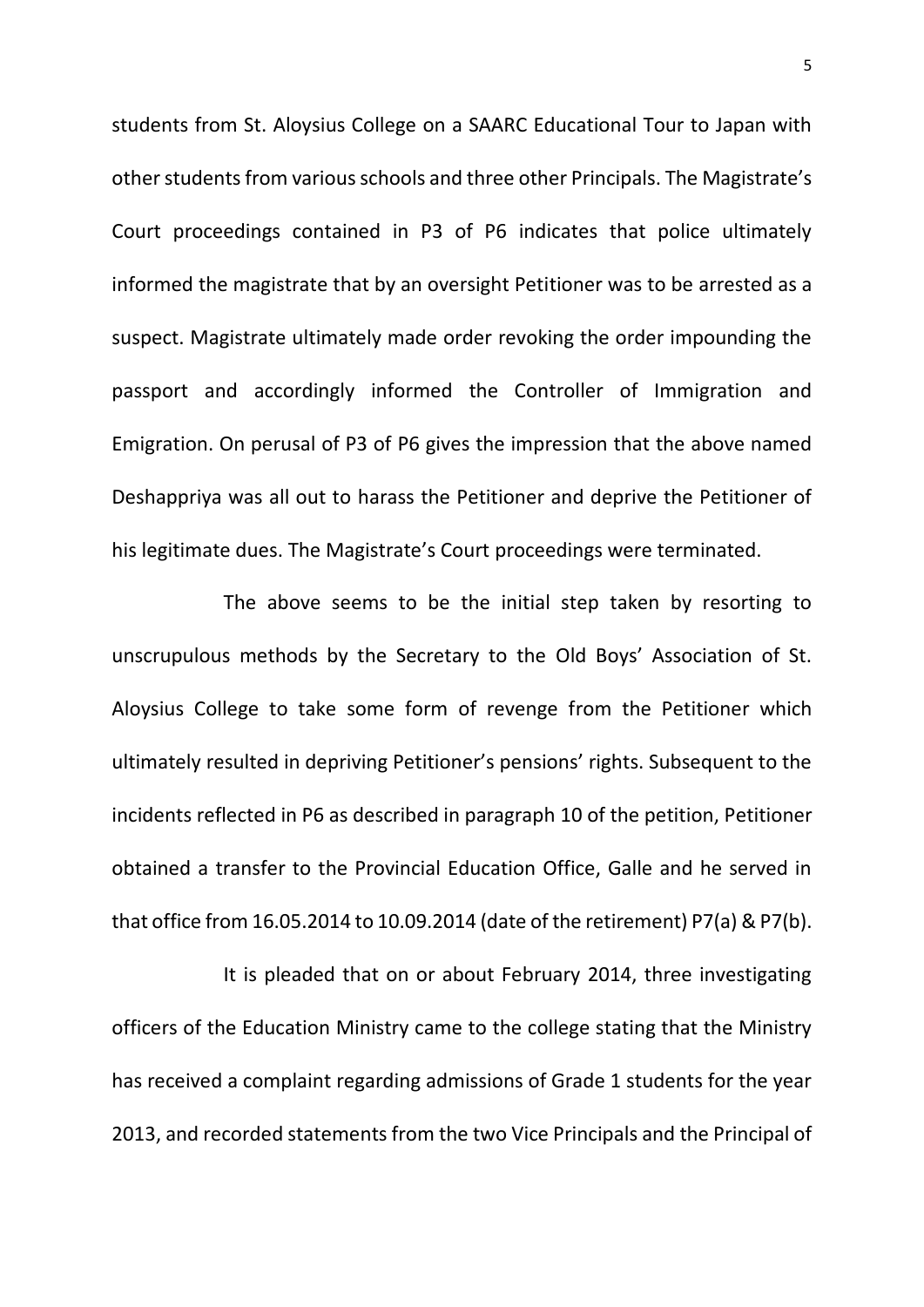the primary section of the school, other than the Petitioner. On 28.04.2014 Petitioner received a letter requesting for the amended appeal list of students admitted in the year 2013. He was also required to attend a preliminary inquiry (P8a to P8c) and a statement was recorded. In the petition it is pleaded that the following matters were told to the inquiring officers.

- (1) During his tenure of 10 years at St. Aloysius College no cases were filed against the school.
- (2) Complaint is as a result of Secretary of the school OBA taking revenge from him.
- (3) No parent raised any issue as regards admissions of school children for the year 2013.
- (4) Ministry of Education has approved to admit school children reaching a maximum of 45 per class, and 225 students were admitted (P9a and P6).

It is further pleaded that by letter of 26.04.2014 the  $13<sup>th</sup>$  Respondent forwarded the Petitioner's application for retirement under normal retirement (P11).Then on 25.06.2014 Petitioner was informed that in view of the fact that a preliminary investigation is pending the above approval was amended to retire the Petitioner under Section 2:12 of the Pensions Minute (P12).

Petitioner also complain that since he retired from service on 11.09.2014 he had to continuously send letters requesting for retiral benefits by letters dated 15.08.2014, 13.10.2014, 12.11.2014, 19.12.2014 & 14.01.2015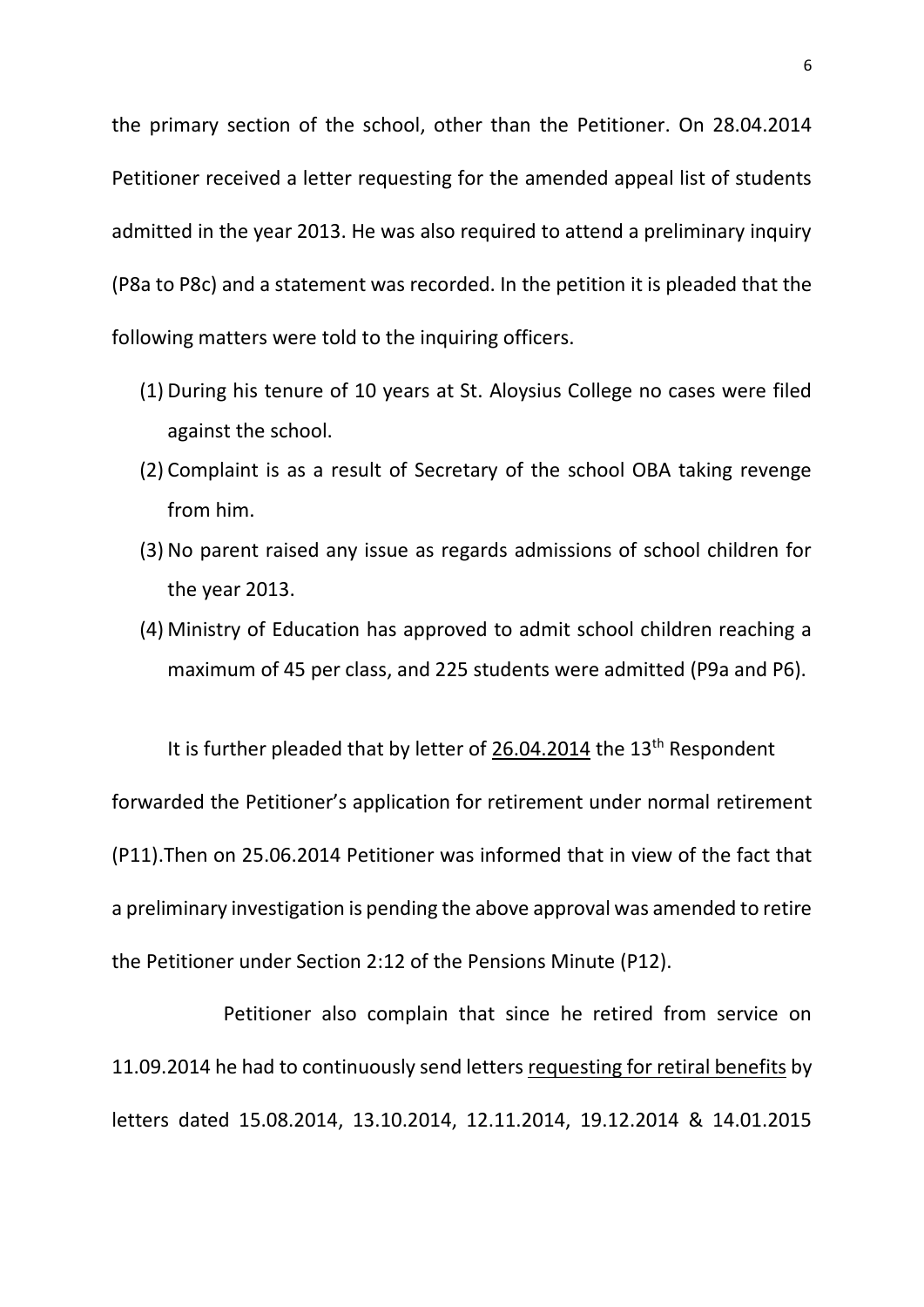(P13(a) to P13(d). He also complained to the Human Rights Commission. P15(a) & P15(b) , P16(b).

Letter P16 (b) addressed to the Human Rights Commission is a complaint by the Petitioner that the failure of officials to retire him under Section 12:1 of the Pensions Minutes prior to the date of retirement 11.09.2014.

I have also perused the affidavit of the  $12<sup>th</sup>$  Respondent. Secretary to the Ministry of Education. It stated in the affidavit that a preliminary investigation was conducted in respect of acts of corruption and irregularities committed by the Petitioner during his tenue of office at St Aloysius College, Galle. It is affirmed by the 12<sup>th</sup> Respondent that it was recommended to issue a charge sheet. The investigation report dated 05.08.2014 (12R1) a draft charge sheet 12R2 and correspondence 12R 3 & 12R 4 are produced along with his affidavit. The preliminary investigation was centred around the following allegations of misconduct.

- (a) Acts of corruption and irregularities involving Grade 1 Student Admissions to the year 2013
- (b) Proceedings from stage play titled "Booruwa Mahattaya" being credited to Old Boys Association Bank Account instead of depositing the school Development Fund Account.
- (c) Producing bogus bills in respect of canteen renovations.
- (d) Mismanaging the School Co-operative Lending Society thereby driving it to bankruptcy,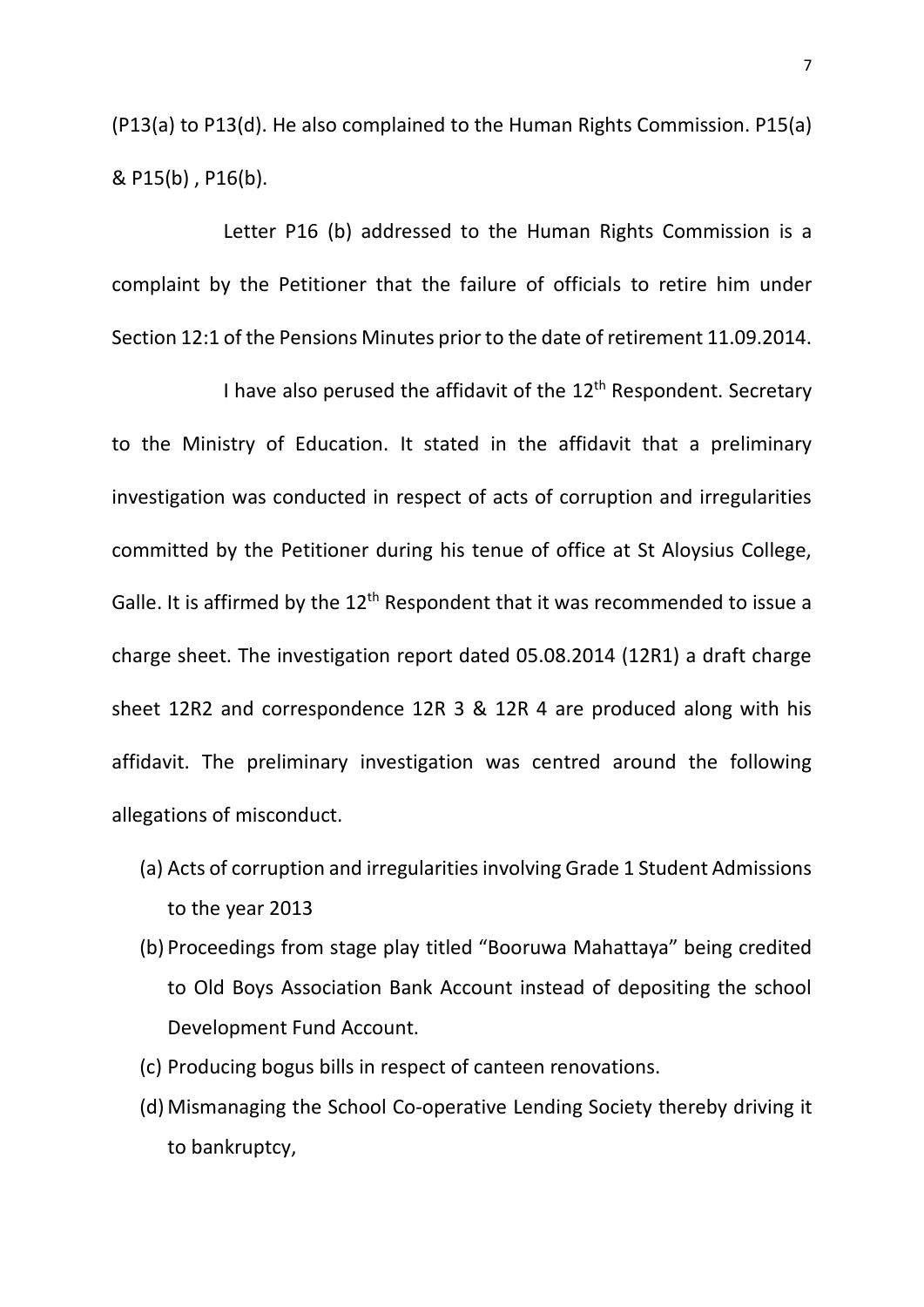- (e) Fraud committed in respect of moneys provided by Singer Sri Lanka for the development of the sport of rugby in the school.
- (f) Soliciting sexual gratifications.

It is averred inter alia in the affidavit of the  $12<sup>th</sup>$  Respondent that the main allegation against the Petitioner was corruption and irregularities committed in respect of Grade 1 students admissions. It is specifically pleaded that the retirement of the Petitioner had been done in terms of Public Administration Circular 29/90.

At the stage of argument before us having heard the submissions of learned President's Counsel for the Petitioner, in reply to same the learned Deputy Solicitor General (senior) submitted to court that the case of *Wilbert Godawela Vs. S.D. Chandradasa and Others 1995 (2) SLR 338* has no application to this case and went on to submit that the said case is no longer authority to be followed. Having said that it was pointed out by learned President's Counsel that in the case in hand paragraph 27 of the affidavit of  $12<sup>th</sup>$  Respondent specifically state that retirement of the Petitioner had been done in terms of Public Administration Circular 29/90. I do not agree with the submissions of learned Senior Deputy Solicitor General regarding the above point. It is evident that the formal charge sheet was issued to the Petitioner only after one year from the date of retirement of the Petitioner. Petitioner's retirement was earlier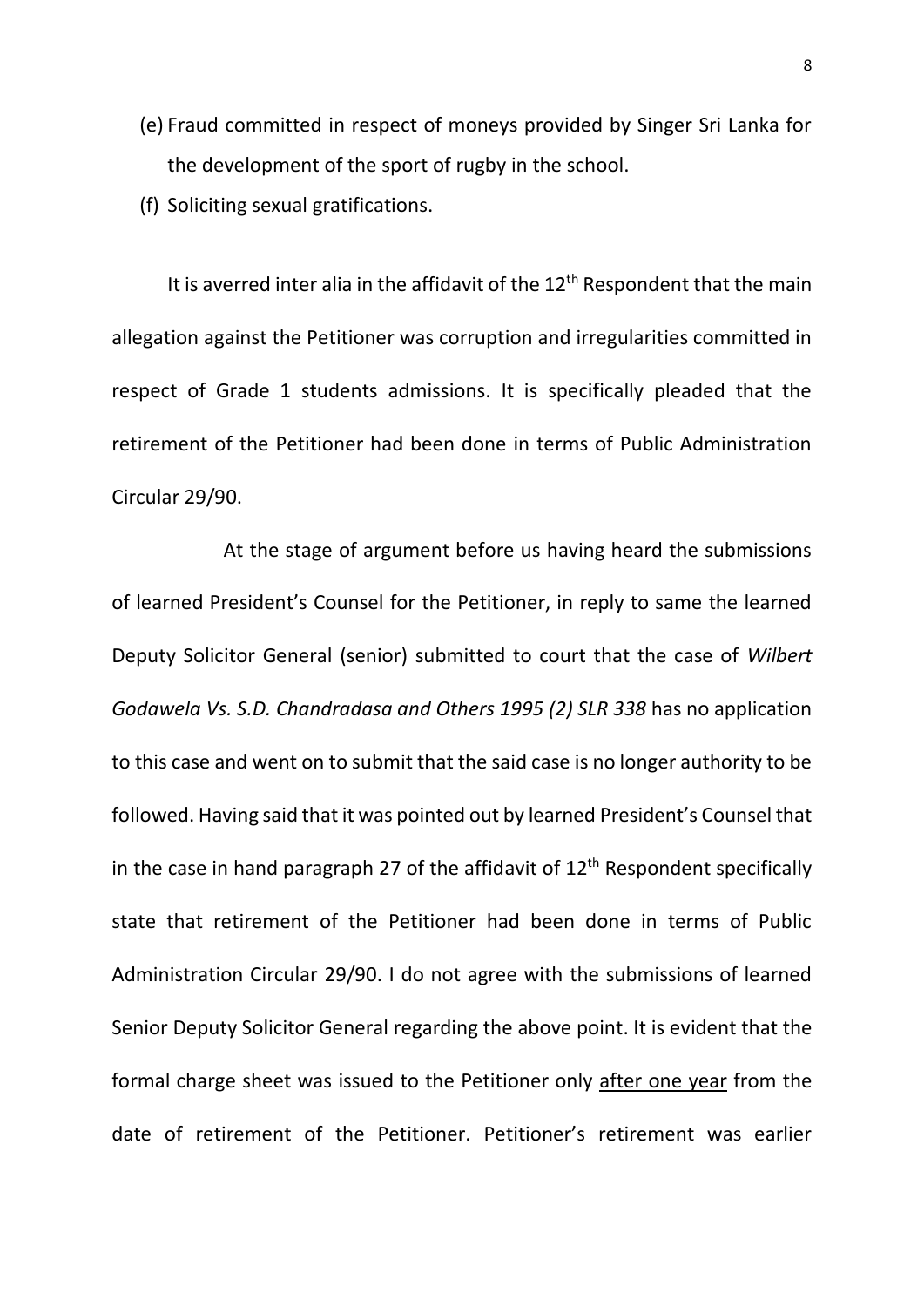approved to be a normal retirement but later converted to a Section 12 retirement under Clause 12 of the Minutes on Pensions after 6 months from the date of retirement. It is a highly unreasonable and an arbitrary decision of the authorities concerned and or the  $1<sup>st</sup>$  to  $13<sup>th</sup>$  Respondents to act in such a manner, and send a charge sheet by delaying the retiral benefit to a public servant who has served the state for 37 years, especially a teacher who later on became a Principal.

Circular No. 29/90 by the Public Administration was issued having considered the plight of a pensioner who has to go through lot of hardships by living on a meagre income. I have to mention at this point of this Judgement that Magistrate's Court proceedings were unnecessarily initiated against the Petitioner which ultimately ended up by a termination of the proceedings. The proceedings initiated on very frivolous grounds. The police in fact could not prefer a charge and admitted that fact before court, as stated above. This indicates that persons concerned were all out to take revenge from the Petitioner.

The allegations made by the Petitioner against one Deshapriya the Secretary of the OBA St. Aloysius College are well founded. On a perusal of the preliminary investigations report dated 05.08.2014 marked 12R1, the opening paragraph states that by letter dated 15.09.2013 by one Rupasinghe, President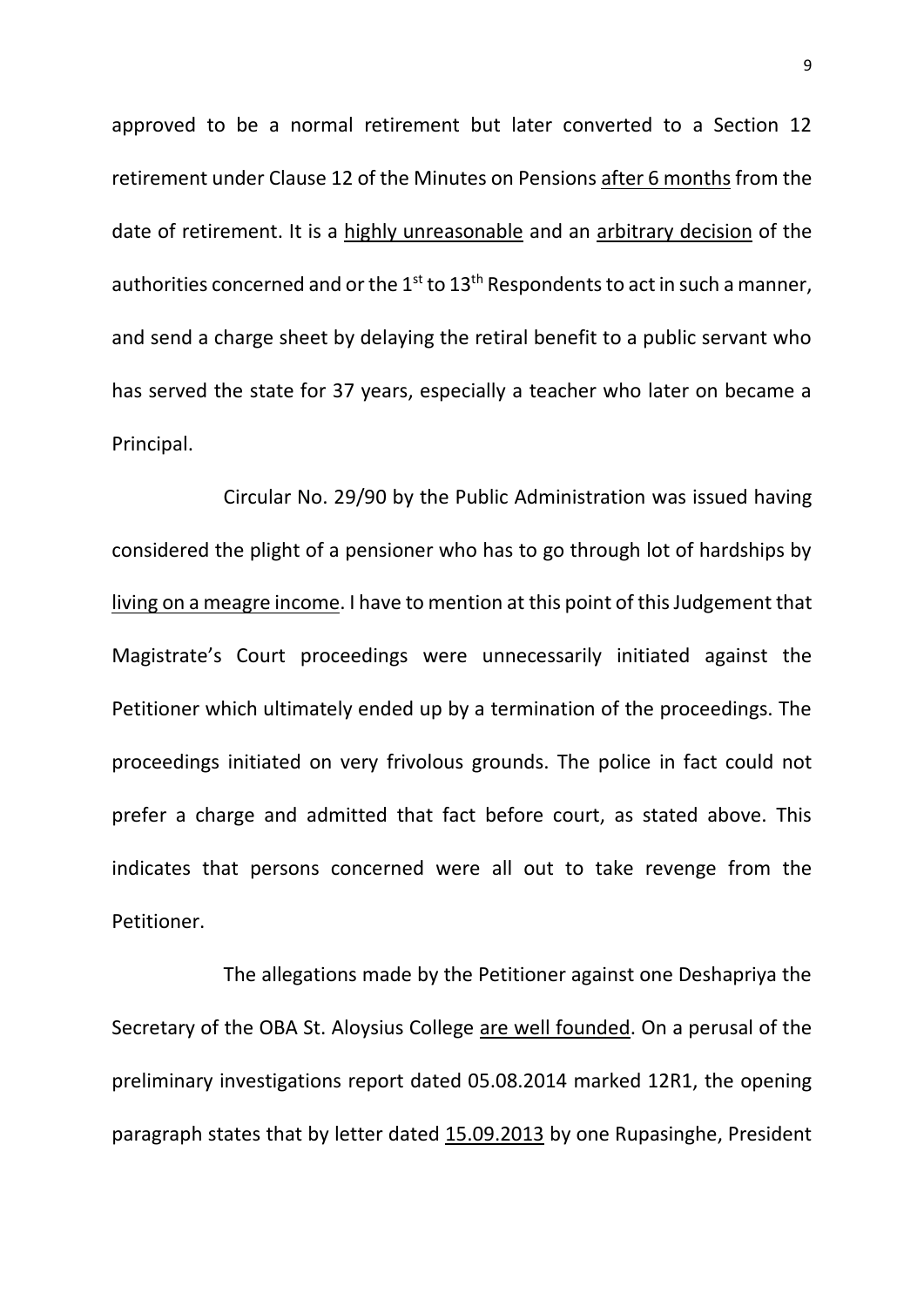OBA to Secretary, Ministry of Education and the letter addressed to His Excellency the President dated 10.11.2013 by the said Deshapriya, preliminary investigations were initiated, as in letter of 18.12.2013 by four persons named in 12R1.

I note that at Pg. 2 of 12R 1, it is stated that the said Rupasinghe the President of the OBA, St. Aloysius College who complained to Secretary, Ministry of Education never came before the Preliminary Investigation Committee to give evidence. The other person 'Deshapriya' who complained to H.E the President who agreed to submit written information to the committee. He failed to submit any written information. This indicates and this court could well draw adverse inferences against the two of them. The admission of students for the year 2013 was also considered by the committee. It is stated in 12R1 that Appeal and Objections papers relevant to the issue were misplaced. On the collection of Rs. 100,000/- for a play or concert, the parents could not be contacted or did not volunteer to give information. No monetary fraud established. Notwithstanding the several short comings stated in the preliminary investigations report 12R1, it has been recommended to issue a charge sheet which had been issued with much delay.

The importance of PA Circular No. 29/90 had been discussed in the *Godawella Case 1995 (2) SLR at Pg. 341*.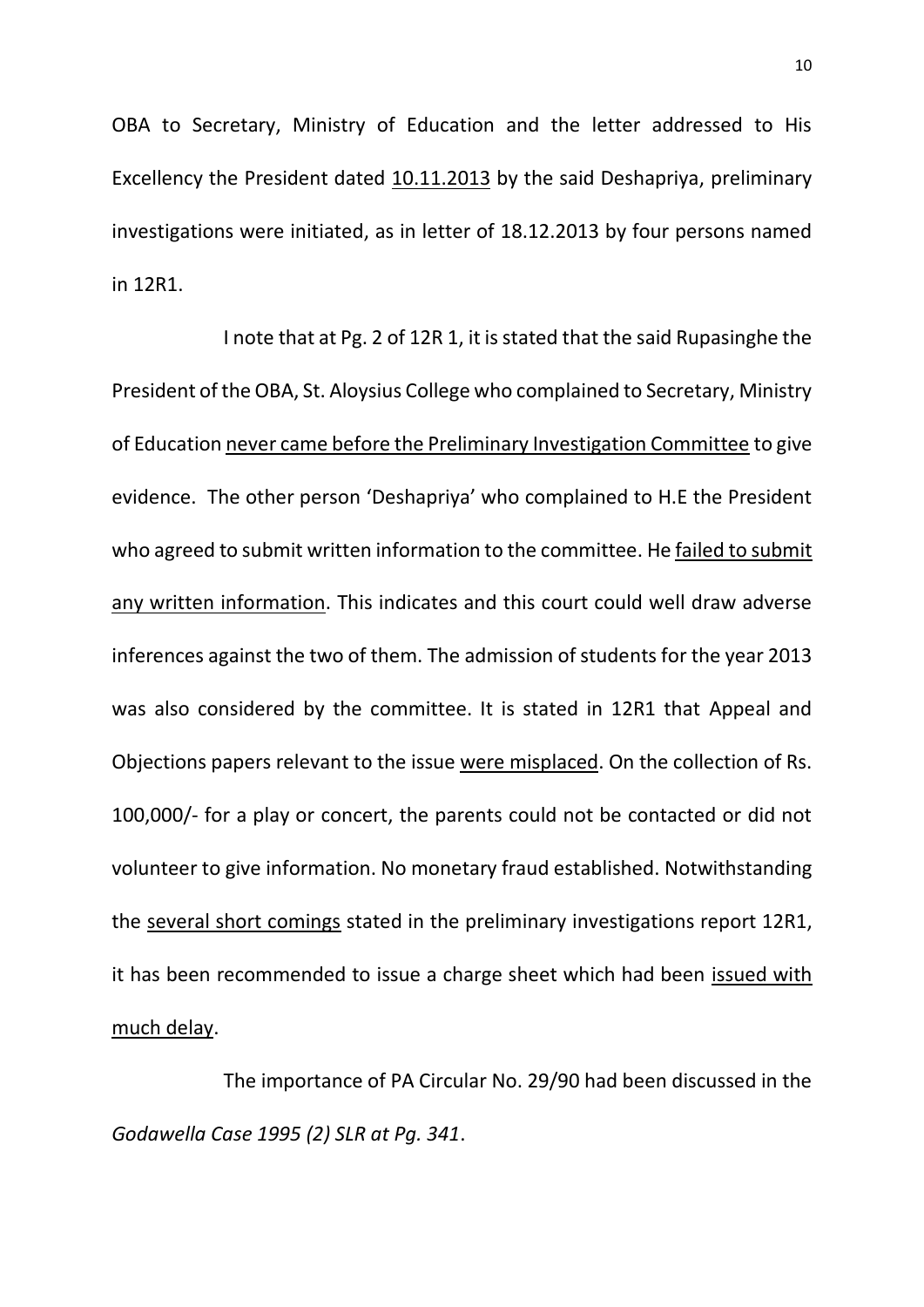That Circular is entitled "Expediting the award of the pensions". It explains the difficulties experienced by public servants as a result of delays in the payment of pensions caused by the absence of relevant information, and prescribes a two-stage procedure for payment to obviate those difficulties. Paragraph 2.111 states that "a temporary pension of 70% of the full pension will be paid within one month from the date of retirement of an officer so that there will be no break in his income". It is further provided that "a full pension will be paid not more than three months after retirement." The Circular, which was issued under the hand of the Secretary, Ministry of Public Administration, concludes with the following words: "Heads of Departments and All officers dealing with pensions are kindly requested to treat the question of the rapid disposal of pensions with humanity and sympathy. The persons with which this circular concerns itself are colleagues, who, in the large majority of cases have served in the Public Service honourably and faithfully. We should make every effort to ensure that their last years on this earth are made free from want and financial burden. I do hope therefore, you will give me your utmost co-operation in implementing these proposal..."

The preliminary report 12R1 is dated 05.08.2014 which is about 1 month prior to Petitioner's retirement. The charge sheet was issued (P22) on 29.09.2015. This is 1 year after Petitioner's retirement. The draft charge sheet had 8 charges. The charge sheet had only 5 counts. The charges on monetary claims seems to have been disregarded.

The counts which are five in number in the charge sheet relates to admissions of students for the year 2013. P24 is the award of pension dated 26.02.2016. All this I state it is highly prejudicial to the Petitioner's retirement. I agree with the Petitioner that the preliminary inquiry was conducted consequent to a malicious petition submitted by Deshapriya, the Secretary of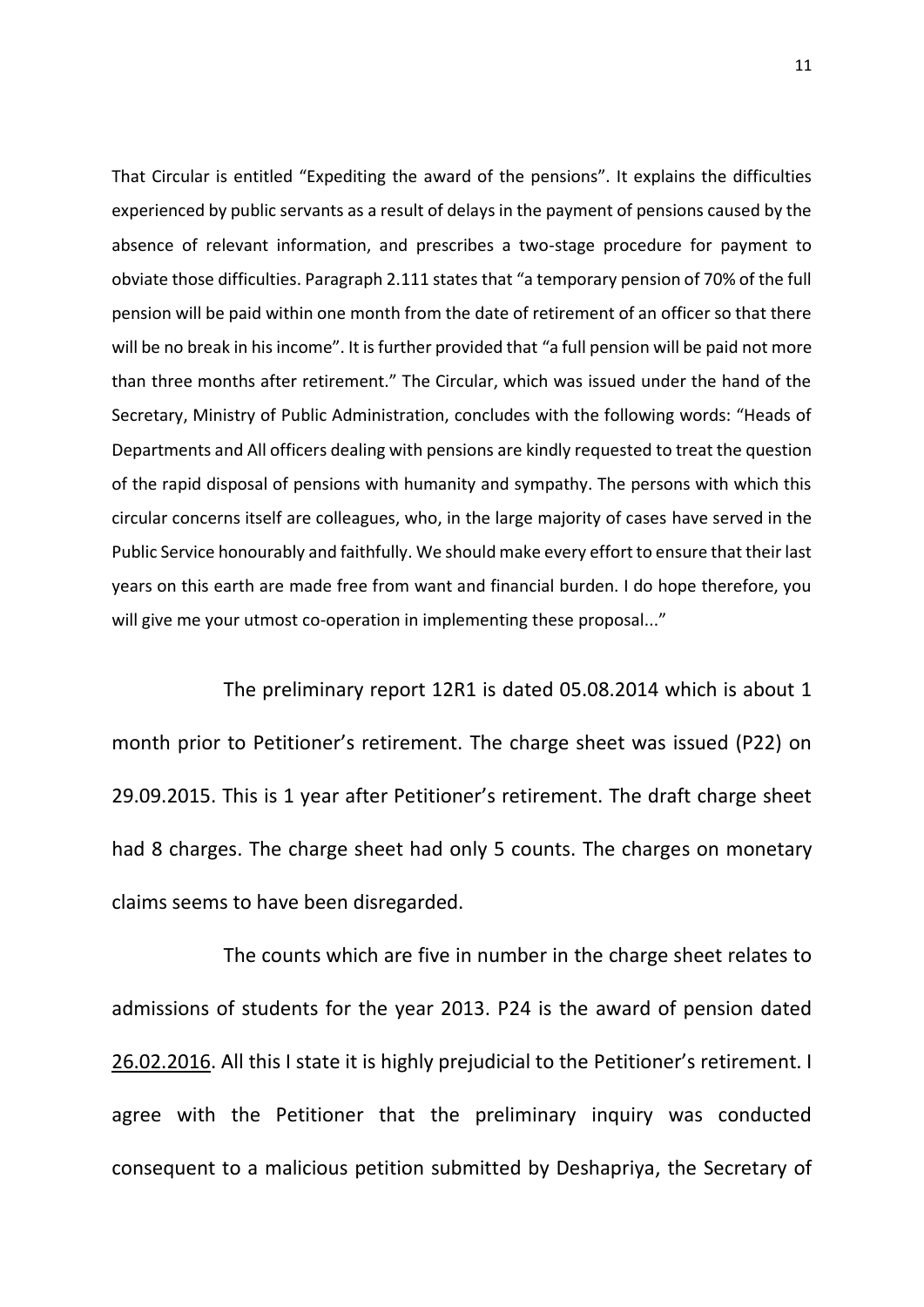the OBA who made a false complaint to the police on 24.08.2015. This led to arbitrary police action to prevent the Petitioner visiting Japan on an official visit, who was to retire on 11.09.2014. Both the Secretary and S. Rupasinghe, the President of the OBA were responsible for falsely implicating the Petitioner. Ultimately the Magistrate terminated proceedings.

Documents 25(a) to 25(d) submitted by the Petitioner indicates that the Secretary to the Ministry of Education has approved the admissions of students to the school for the year 2013. Documents 12R6 is another approval by Secretary to the Ministry of Education. I also find that by letter P27(a), P27(b) the Provincial Director of Education has called from the Secretary, Ministry of Education for the disciplinary order and the charge sheet. This had not been sent. These letters are dated August 2015 and September 2015. It is only on receipt of same that the charge sheet was issued. Even by December 2015 there was no decision to hold a disciplinary inquiry against the petitioner. Letters P28 (a) & P28 (b) also refer to certain lapses of the authorities concerned in connection with the issuance of a charge sheet and its delay. In this regard, I note the contents of paragraph 13 of the petitioner's counter affidavit. It is very unfortunate that by P30 (a) dated 23.05.2016 a disciplinary inquiry was to be held. In reply to P30 (a). I have noted the contents of P30 (b) by the Petitioner. It inter alia refer to  $3(i)$ , (ii), (iii), (iv) & (v).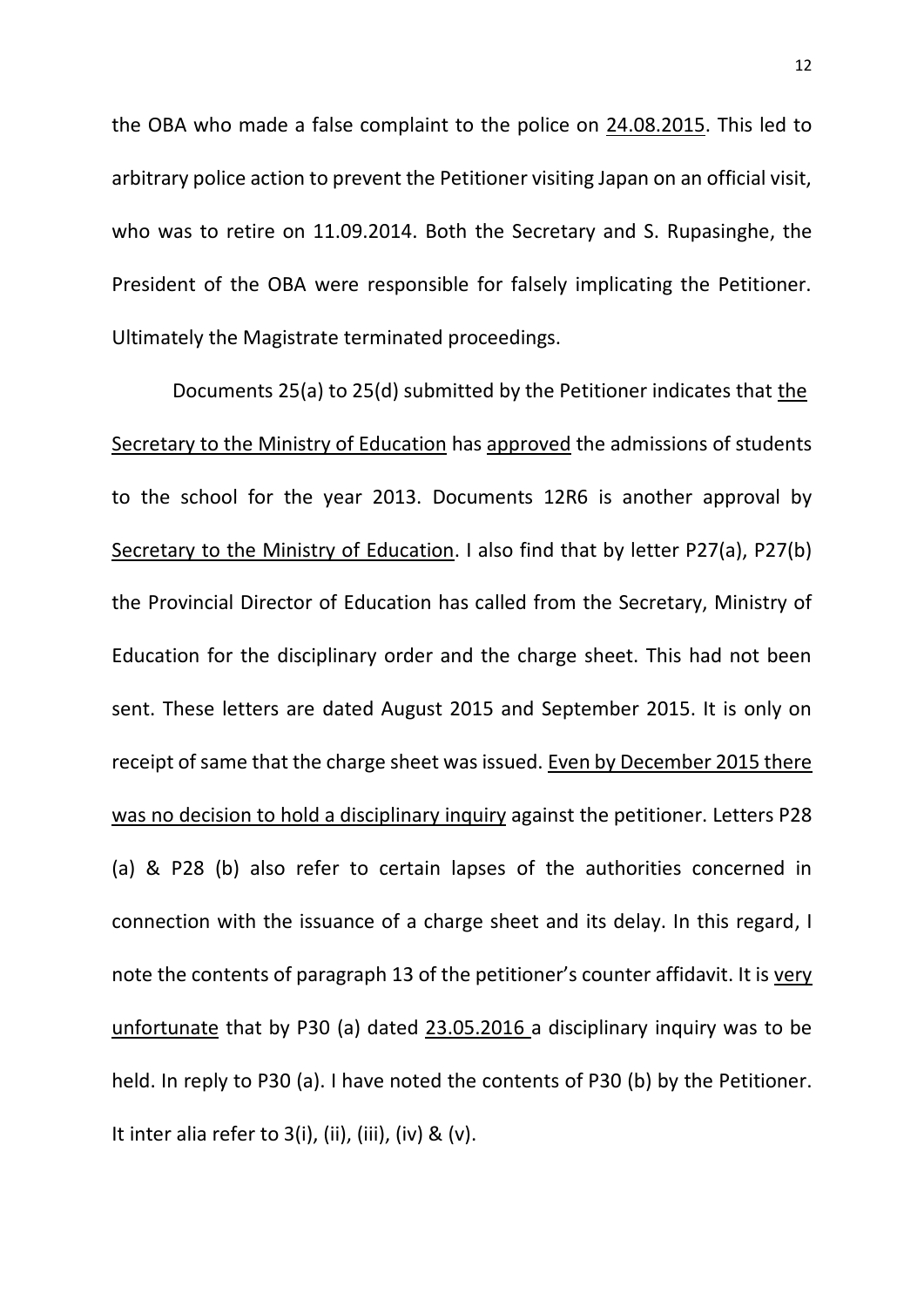- (i) 37 වසරක සේවා කාලයෙන් පස 2014. 09.12 වන දින මම විශාම ගතිම
- (ii) මා විශාම වැටුප් සංගුහය 2-12 වගන්තිය යටතේ විශුම ගන්වා ඇත්තේ 2015. 02.23 දිනැති ලිපිය මගිනි. මෙම ලිපිය මා අතට පත් වුයේ 2015 මාර්තු මාසයේදි ය. එනම් විශුම ගොස් මාස 6 ක් ඉක්ම වු පසුවය.
- (iii) ලෙසුෂ්ඨාධිකරණ යෝඡනාව පරිදි නීතිපති වරයා විසින් විශුම වැටුපෙන් 50% ක් ගෙවීමට රජයට යෝජනා කරන ලදී. ඒ සදහා කියා මාර්ග ගැනීමේ දී විශුම වැටුප් අධයක්ෂ වෙත 2015. 09.29 වන තෙක් චෝදනා පතුයක් ලැබී නොමැති බවට දන්වා සිටි නිසා මට එරෙනිව චෝදනා පතුයක් සකස් කර රාජය සේවා කොමිසම විසින් විශුම වැටුප් අධයක්ෂ වෙත යැවීමට කටයුතු සළසා ඇත. එම චෝදනා පතුය 2015. 09.29 දින මා වෙත ද එවා තිබිණි. ඒ වන විට මා විශුම ගොස් වසරක් ඉක්මවා ඇත.
- $(iv)$  ©ා විශම වැටප් ව $x$ වස්ථා සංගහයේ 2-12 වගන්තියට යටත් කර ඇති බව මා වෙත දැන්වුයේ විශුම ගොස් මාස 6 ක් ඉක්ම වු පසුවය. මෙය කුම විරෝධි විශම ගැනීම බලරනිත කරන ලෙස ඉල්ලම්න් මා විසින් ගරු ලශ්ෂ්ඨාධිකරණයේ නඩු අංක 138/2015 දරන නඩුව  $2015$  අපේල් මස ගොනු කරන ලදී. නඩුව ගොනු කර වසරක් ගතවී ඇතත් රාජ¤ සේවා කොමිසම හෝ අධසාපන අමාතසංශයේ ලේකම් හෝ අනෙකුත් පාර්ශවයන් හෝ මේ cක්වා කිසිදු විරෝධතාවයක් ගොනු කර නොමැති බැව් සිහිපත් කර සිටිමි.
- (v)  $\circ$  මෙම නඩුව 2016. 06.16 දින විභාගයට ගැනීමට නියමිතව ඇත.

In all the facts and circumstances of the case in hand, I hold that the entire process of holding a disciplinary inquiry against the Petitioner is tainted with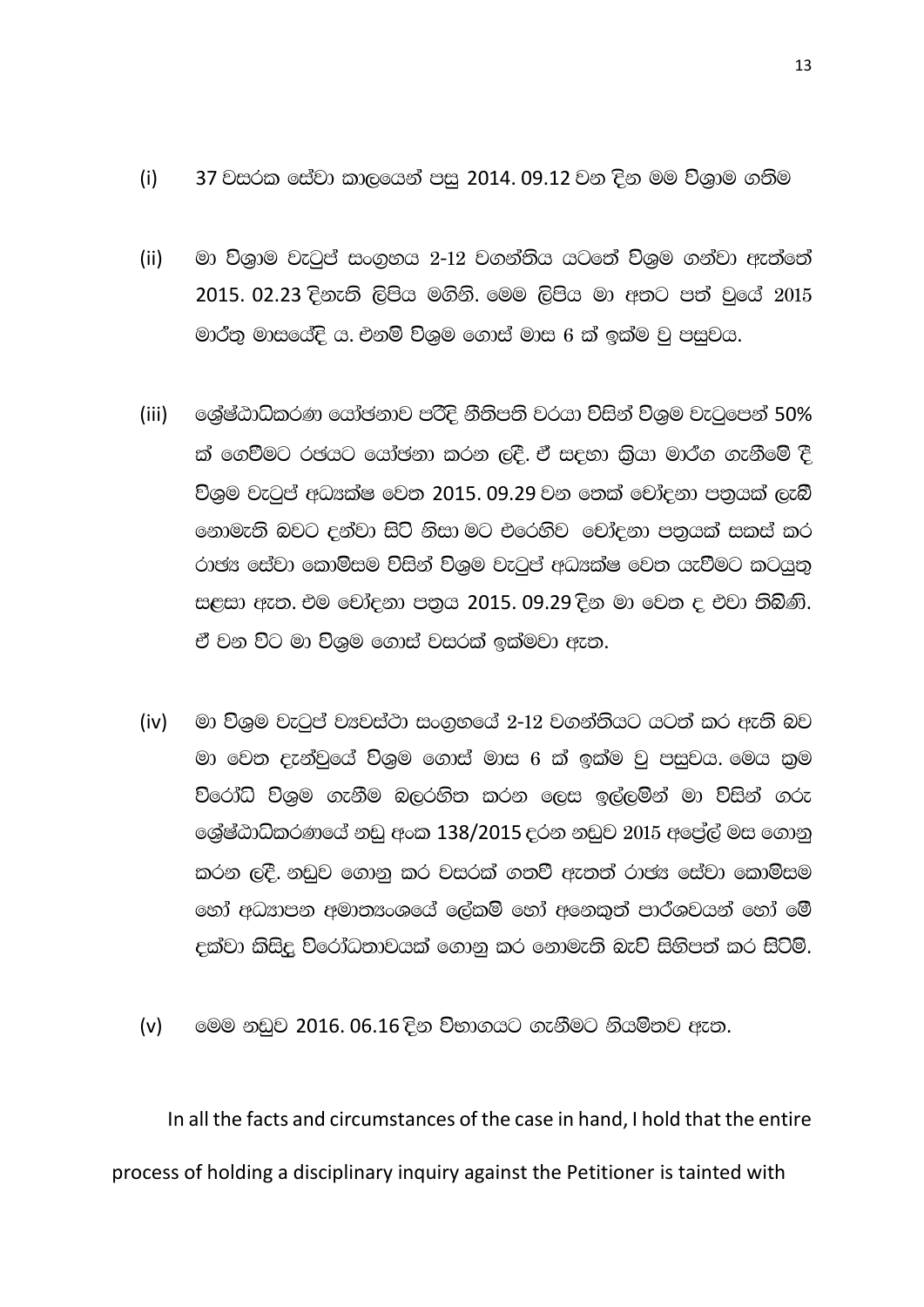malice and unacceptable delays by the  $1<sup>st</sup>$  to  $13<sup>th</sup>$  Respondents and the authorities concerned. The procedure laid down in PA Circular 29/90 and provision contained in Section 12 of the Minutes on Pensions has not been correctly observed. A public servant who retired in September 2014 is called upon to face a disciplinary inquiry only in June  $9<sup>th</sup>$  2016 is ridiculous. This is nothing but an abuse of the process by the authorities concerned. It is nothing but a clear violation of Article 12(1) of the Constitution by the  $1^{st}$  to  $13^{th}$ Respondents. I observe that the persons responsible have in fact abused the available process.

It is no excuse to rely on Section 36:4 of Chapter XLVIII of the Establishment Code in the context of the case in hand. This provision contemplates to give the disciplinary authority to hold a formal disciplinary inquiry irrespective of the retirement of the officer. This does not give the authority concerned absolute power to hold an inquiry according to his whims and fancies. The administrative process has to be fair, reasonable, transparent and in todays' context absence of malice. It appears to court that the process has been abused and it was utilised to deprive a public servant who worked for 37 years his due pension.